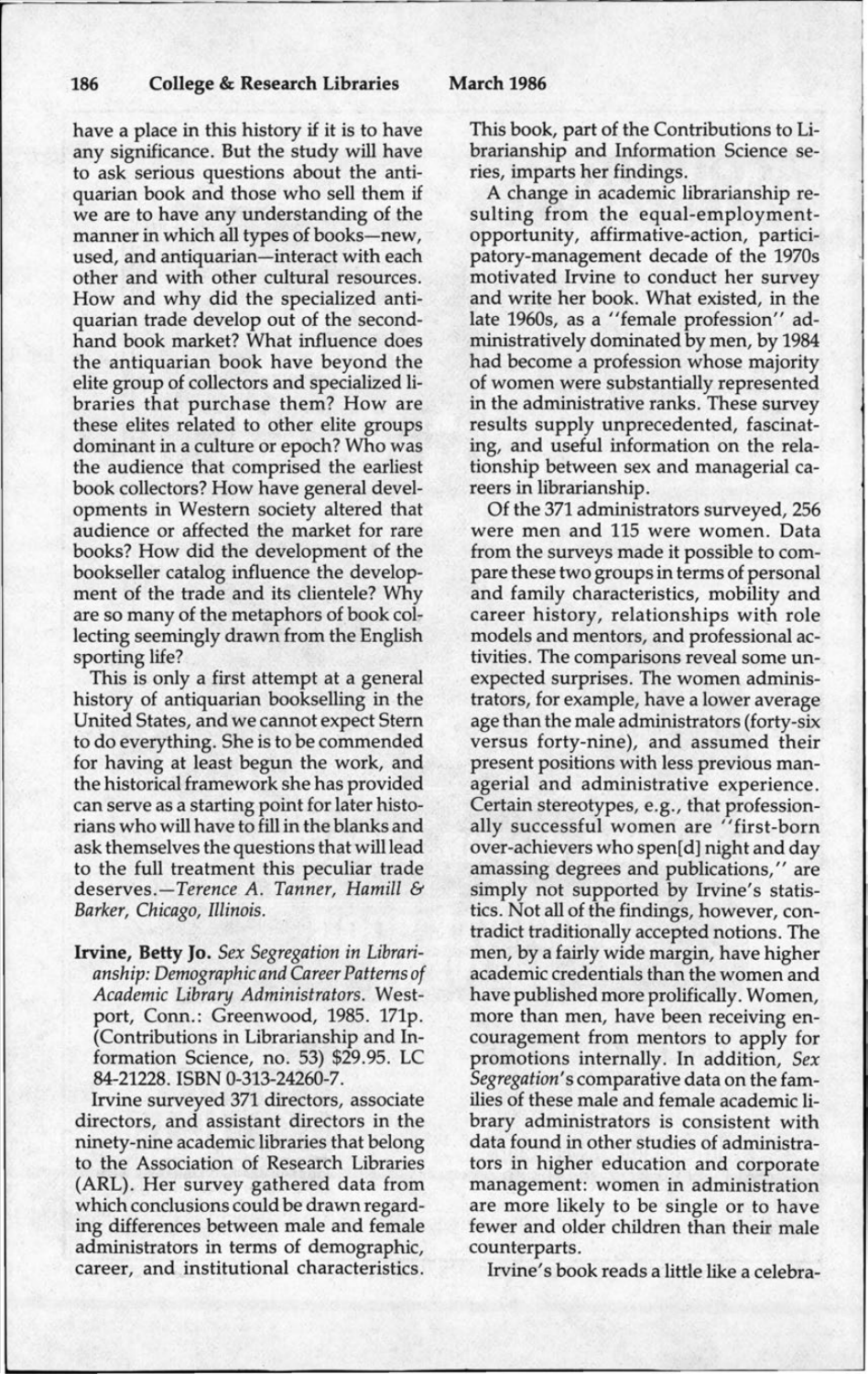tion. Her conclusion honors the women who moved into academic library administration during the 1970s as "pioneers in a female profession.'' She views women of the present decade as the possessors of a "new range of accessible career options" and encourages them to vigorously pursue these evolving opportunities. In terms of simple percentages, there is reason for celebration. In a fourteen-year period from 1970 to 1984, the number of women administrators in ARL libraries nearly tripled. While equal representation remains a vision of the future (in 1984, women constituted 64 percent of ARL librarians but only 44.5 percent of ARL administrators), there is reason to believe that women have begun, and will. continue, to influence academic librarianship in important and meaningful ways.

In terms of some of Irvine's survey results, however, this reviewer found it impossible to revel fully in the concluding celebratory spirit. At the same time as they are congratulated for being on the threshold of new and exciting career opportunities, women are cautioned about "career

and family tradeoffs which they may need to make which may not be necessary for their male colleagues.'' Irvine correctly points out that the trend toward smaller families and dual-career marriages may decrease these tradeoffs in the future. Nonetheless, a wariness of increased numbers of female administrators without a corresponding, supportive change in social structure seems appropriate. Do women pay a higher cost for professional prestige? And if they do, is it worth it? Should more be understood about the price of success before women are unequivocably encouraged to pursue it? Could one much less celebratory conclusion resulting from Irvine's survey of ARL administrators be that professional ambition in the context of today's world of work requires a sacrifice of the personal and relational sides of one's life? Should as much effort have been devoted to developing a new model of professionalism through which women and men could both contribute significantly to librarianship as has been devoted to increasing the number of women who participate in the

## **YOUR PRIMARY RESOURCE FOR INFORMATION ON PROMINENT BLACK AMERICANS**

The Fourth Edition of Who's Who Among Black Americans Now Available.

- 
- 
- 15,000 Biographies 2700 New Entries 49% of 1980-81
- Handy Geographic
- and Occupational Indexes

The fourth edition of Who's Who Among Black Americans continues the quality coverage and features that won previous

editions recognition as an ALA Outstanding Reference Book of the Year and a Black Scholar Notable Book of the Year. Booklist said, "There is no comparable directory."

Also recommended by: Public Library Catalog, Senior High School Library Catalog (both published by H .W. Wilson Company).

Place your order now for the fourth edition of Who's Who Among Black Americans, edited by William C. Matney.

\$90.00 (plus \$4.50 shipping); 1043 pages; Published 12/85.

ISBN 0-915130-96-3 LCCN 76-643293

WHO'S WHO AMONG BLACK AMERICANS 721 North McKinley Road Lake Forest, Illinois 60045 (312) 295-6650